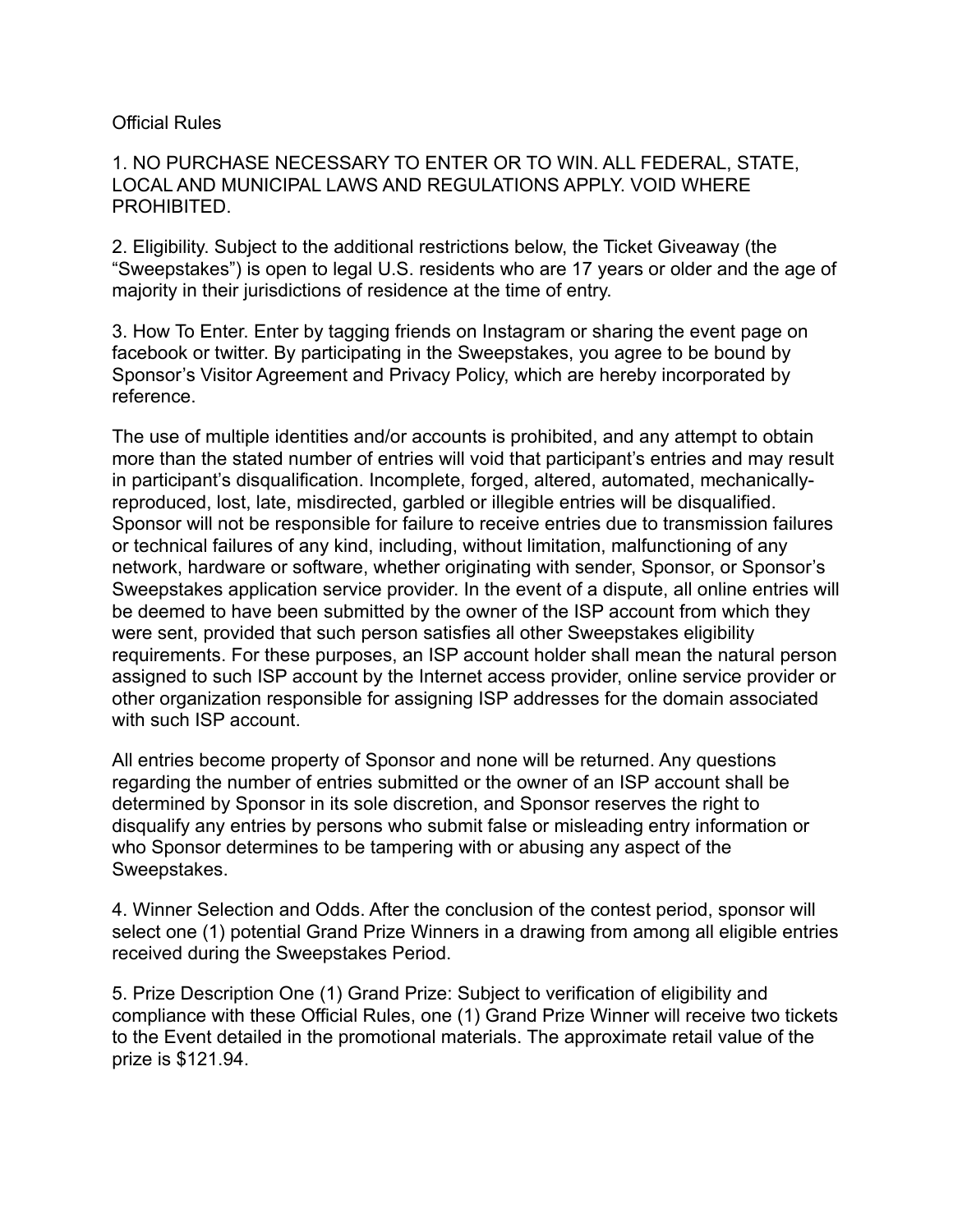No refund or compensation will be paid in the event of the cancellation or delay of the Event, or any portion thereof. Sponsor will not be liable if the Event, or any portion of it, is cancelled or delayed. Sponsor may, in its sole discretion, attempt to reschedule for a future Event. Event tickets are subject to certain terms and conditions as specified by issuer. The terms and conditions of the Event tickets may govern if the Event is cancelled due to weather, an act of God, an act of terrorism, civil disturbance or any other reason. Sponsor is not responsible for, and will not replace, lost, mutilated, or stolen Event tickets, vouchers, or certificates. Exact details, including seat locations, shall be determined in the sole discretion of Sponsor.

6. Winner Notification and Acceptance. Potential winners will be notified after the conclusion of the Sweepstakes Period at the telephone number, email address or social media account submitted.

In order to claim the prize, the potential winner must respond to Sponsor's notification within forty-eight (48) hours of notice or attempted notice and confirm they will be able to attend the event.

Sponsor's inability to reach a potential winner after a reasonable (as solely determined by Sponsor) effort has been made, the failure of a potential winner to timely respond to a prize notification, the return of any prize notification as undeliverable, the inability of winner and his/ her guest to travel within the time period specified by Sponsor, and/or a potential winner's failure to comply with any term or condition of these Official Rules may, in Sponsor's sole discretion, result in the potential winner's disqualification and the selection of a substitute winner by a random drawing from among all remaining eligible entries received during the Sweepstakes Period. Sponsor will conduct up to three (3) alternate drawings, after which the prize will remain unawarded.

A PARTICIPANT IS NOT A WINNER OF ANY PRIZE UNLESS AND UNTIL SPONSOR HAS COMPLETED ITS VERIFICATION OF PARTICIPANT'S ELIGIBILITY.

A winner may waive the right to receive a prize. Prizes are non-assignable and nontransferable and cannot be redeemed for cash. No substitutions allowed by winner. Prizes and individual components of prize packages are subject to availability. Sponsor reserves the right to substitute prizes or components of prize packages with a prize or component of equal or greater value. Winner is solely responsible for reporting and payment of any taxes on a prize. Winners are solely responsible for all federal, state and local taxes on prize value and, as applicable, will be issued an IRS Form 1099 based on the prize value determined by Sponsor. Prizes not won and claimed by eligible winners in accordance with these Official Rules will not be awarded and will remain the property of Sponsor.

7. Publicity. Except where prohibited, acceptance of any prize constitutes the winner's irrevocable consent to the publication or other use by Sponsor and its licensees of his or her name, biographical information and likeness in any media, including the Internet, for any commercial, publicity or promotional purpose, without limitation, review or approval, or additional compensation.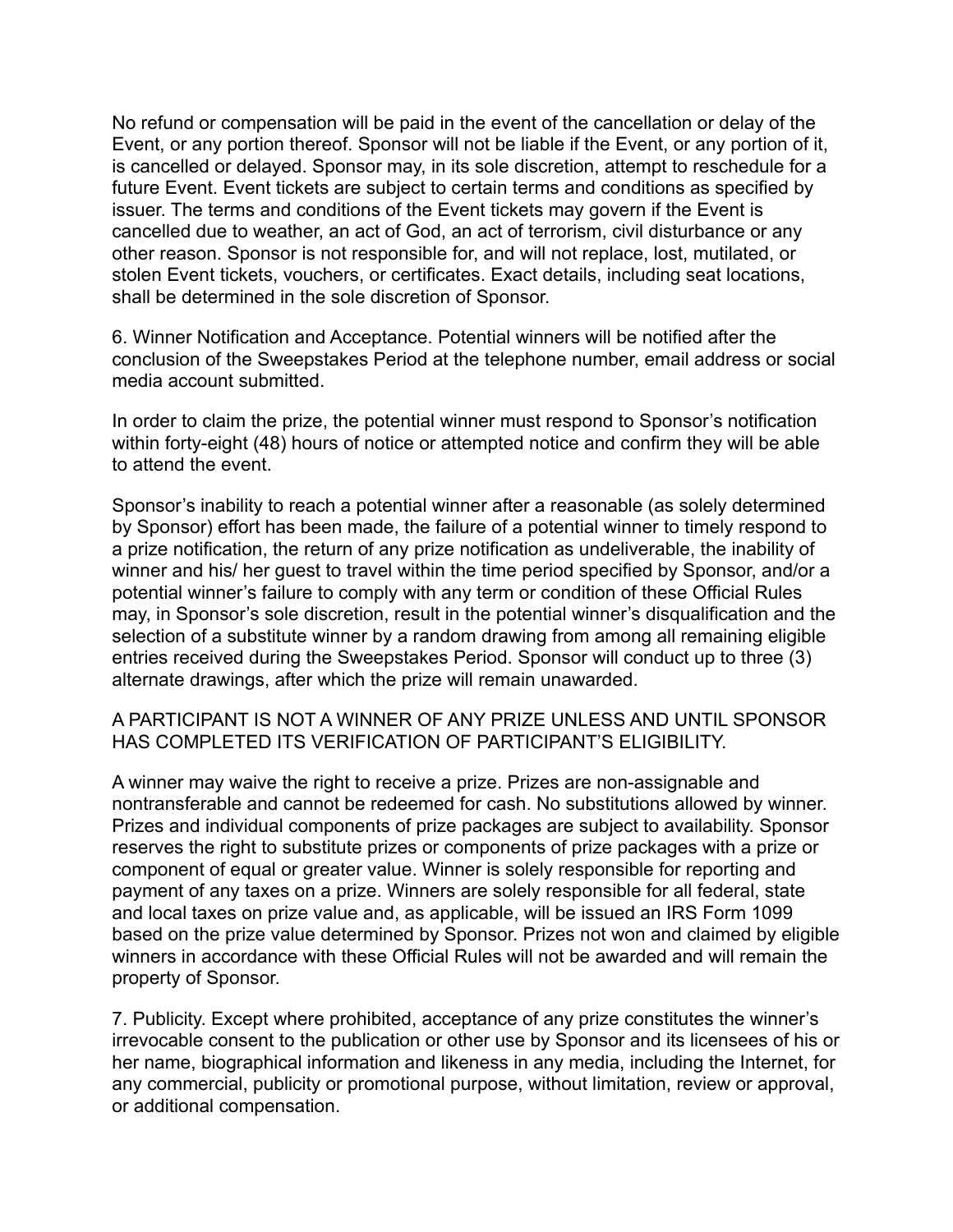8. Participation. By participating, participants agree to be bound by these Official Rules and the decisions of Sponsor and any Sweepstakes judges or administrators selected by Sponsor, which are final and binding in all respects. Sponsor reserves the right to disqualify persons found tampering with or otherwise abusing any aspect of this Sweepstakes as solely determined by Sponsor. In the event the Sweepstakes is compromised a virus, non-authorized human intervention, tampering or other causes beyond the reasonable control of Sponsor which corrupt or impair the administration, security, fairness or proper operation of the Sweepstakes, Sponsor reserves the right in its sole discretion to suspend, modify or terminate the Sweepstakes. Should the Sweepstakes be terminated prior to the stated expiration date, Sponsor reserves the right to award prizes based on the entries received before the termination date. Proof of sending or submission of an entry will not be deemed proof of receipt by Sponsor.

9. Release. BY PARTICIPATING IN THE SWEEPSTAKES, EACH PARTICIPANT AGREES TO FULLY RELEASE, FOREVER DISCHARGE AND HOLD HARMLESS SPONSOR, CLTURE LLC, ADVERTISING/PROMOTION AGENCIES, AND PRIZE SUPPLIERS AND EACH SUCH COMPANY'S OFFICERS, DIRECTORS, EMPLOYEES, AGENTS, REPRESENTATIVES, AND SUCCESSORS AND ASSIGNS (COLLECTIVELY, THE "RELEASED PARTIES") FROM AND AGAINST ANY CLAIMS, COSTS, LIABILITIES, LOSSES, INJURIES, AND DAMAGES ARISING OUT OF THE SWEEPSTAKES, INCLUDING, BUT NOT LIMITED TO, ANY CLAIMS FOR

PERSONAL INJURY, DEATH, OR DAMAGE TO OR LOSS OF PROPERTY, LOSS OF ENJOYMENT, OR ANY OTHER HARM WHATSOEVER ARISING OUT OF: (1) PARTICIPATION IN THE SWEEPSTAKES; (2) THE QUALITY, RECEIPT, POSSESSION, USE, OR MISUSE OF ANY PRIZE; OR (3) ANY TRAVEL OR ACTIVITY THAT IS RELATED TO THE SWEEPSTAKES OR ANY PRIZE.

10. Limitations of Liability. By PARTICIPATING IN the Sweepstakes, PARTICIPANTs acknowledge and agree that EVERYTHING REGARDING THIS SWEEPSTAKES, INCLUDING THE WEB SITE AND THE prize(S), ARE provided "as is" and that Sponsor makes no representations or warranties OF ANY KIND, express or implied, about the Prize(S) and sponsor hereby DISCLAIMS all such warranties, including, but not limited to, any implied warranties of merchantability or fitness for a particular purpose. (BECAUSE SOME STATES DO NOT ALLOW THE EXCLUSION OR LIMITATION OF CERTAIN IMPLIED WARRANTIES, THE ABOVE LIMITATION MAY NOT APPLY TO YOU. IN SUCH STATES, THE LIABILITY OF THE RELEASED PARTIES IS LIMITED TO THE FULLEST EXTENT PERMITTED BY SUCH STATE LAW.)

The Released Parties are not responsible for: (1) any incorrect or inaccurate information, whether caused by PARTICIPANTs, printing OR PRODUCTION errors, or by any of the equipment or programming associated with or EMPLOYED in the Sweepstakes; (2) technical failures of any kind, including, but not limited to malfunctions, interruptions, or disconnections in phone lines or network hardware or software; (3) unauthorized human intervention in any part of the entry process or the Sweepstakes; (4) technical or human error which may occur in the administration of the